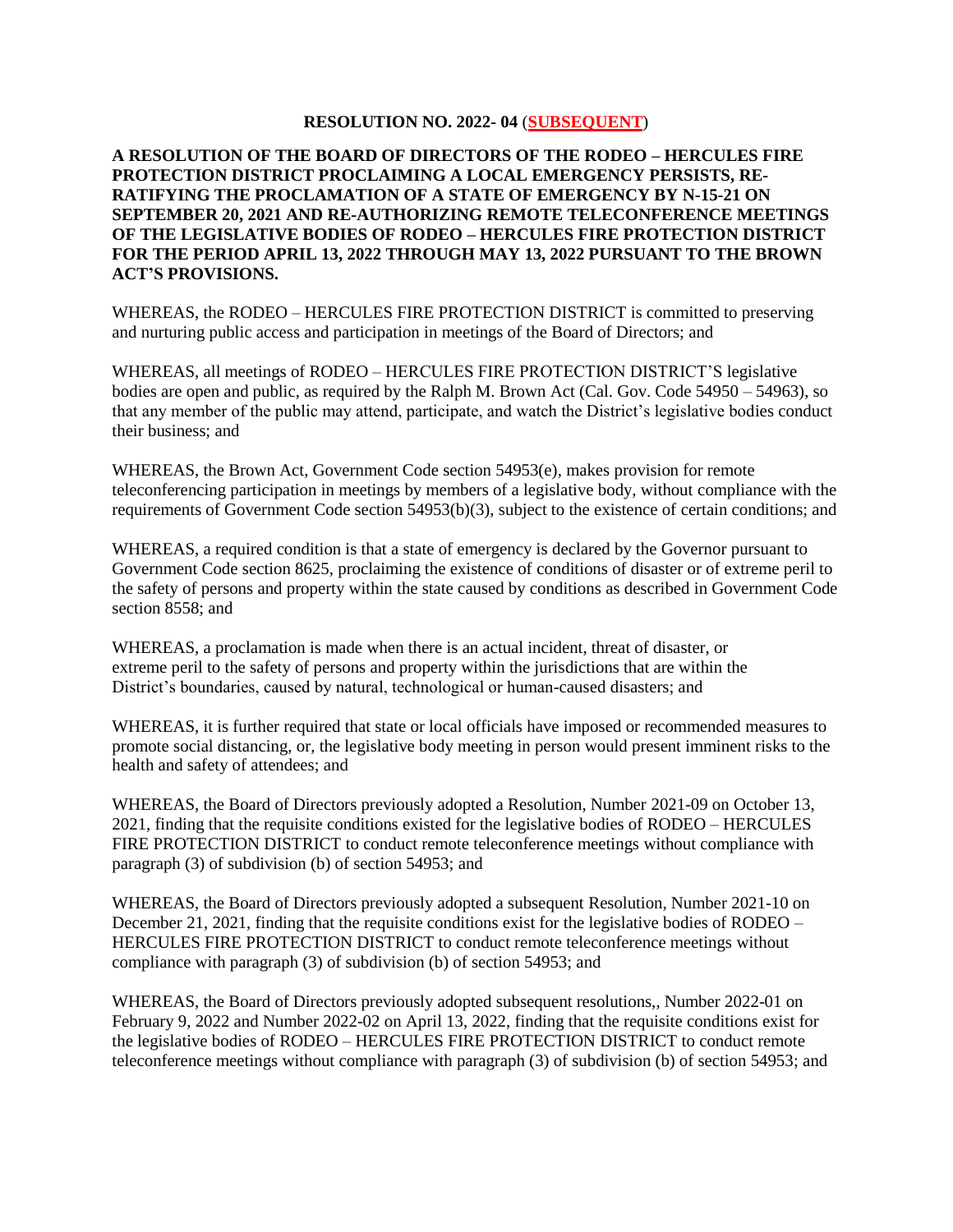WHEREAS, as a condition of extending the use of the provisions found in section 54953(e), the Board of Directors must reconsider the circumstances of the state of emergency that exists in the District, and the Board of Directors has done so; and

WHEREAS, emergency conditions persist in the District, specifically a required condition is that a state of emergency is declared by the Governor pursuant to Government Code section 8625, proclaiming the existence of conditions of disaster or of extreme peril to the safety of persons and property within the state caused by conditions as described in Government Code section 8558; and

WHEREAS, on June 11, 2021, an Executive Order N-08-21 was issued to roll back certain provisions of Governor Newsom's COVID-19-related Executive Orders and to clarify that other provisions remained necessary to help California respond to, recover from,and mitigate the impacts of the COVID-19 pandemic; and;

WHEREAS, since the issuance of Executive Order N-08-21, the highly contagious Delta and Omicron variants have emerged, causing a spike in cases throughout the state; and

WHEREAS, the Board of Directors does hereby find that a State of Emergency exists in California as a result of the threat of COVID-19 **AND** in order to slow the spread of the more contagious Omicron variants of COVID-19, meeting in person would present imminent risks to the health or safety of attendees and COVID-19 has caused, and will continue to cause, conditions of peril to the safety of persons within the District that are likely to be beyond the control of services, personnel, equipment, and facilities of the District, such that the Board of Directors ratifies the proclamation of state of emergency by the Governor of the State of California to include the Rodeo-Hercules Fire Protection District; and;

WHEREAS, as a consequence of the local emergency persisting, the Board of Directors does hereby find that the legislative bodies of RODEO – HERCULES FIRE PROTECTION DISTRICT shall continue to conduct their meetings without compliance with paragraph (3) of subdivision (b) of Government Code section 54953, as authorized by subdivision (e) of section 54953, and that such legislative bodies shall continue to comply with the requirements to provide the public with access to the meetings as prescribed in paragraph (2) of subdivision (e) of section 54953; and

WHEREAS, , the Rodeo-Hercules Fire Protection District will ensure that opportunity is given to the public to participate in meetings, that District meetings remain as accessible as possible, giving every opportunity for members of the public to be allowed to observe the public meeting, offer comment during the meeting remotely, via either a call-in or internet-based option, and that meeting agendas will be posted in accordance with Brown Act regulations and include information for remote access accessibility by phone, URL, platform link and password.

## NOW, THEREFORE, THE BOARD OF DIRECTORS OF RODEO – HERCULES FIRE PROTECTION DISTRICT DOES HEREBY RESOLVE AS FOLLOWS:

Section 1. Recitals. The Recitals set forth above are true and correct and are incorporated into this Resolution by this reference.

Section 2. Affirmation that Local Emergency Persists. The Board of Directors does hereby find that State of Emergency still exists in California as a result of the threat of COVID-19 **AND** In order to slow the spread of the more contagious Omicron variants of COVID-19, meeting in person would present imminent risksto the health or safety of attendees and COVID-19 has caused, and will continue to